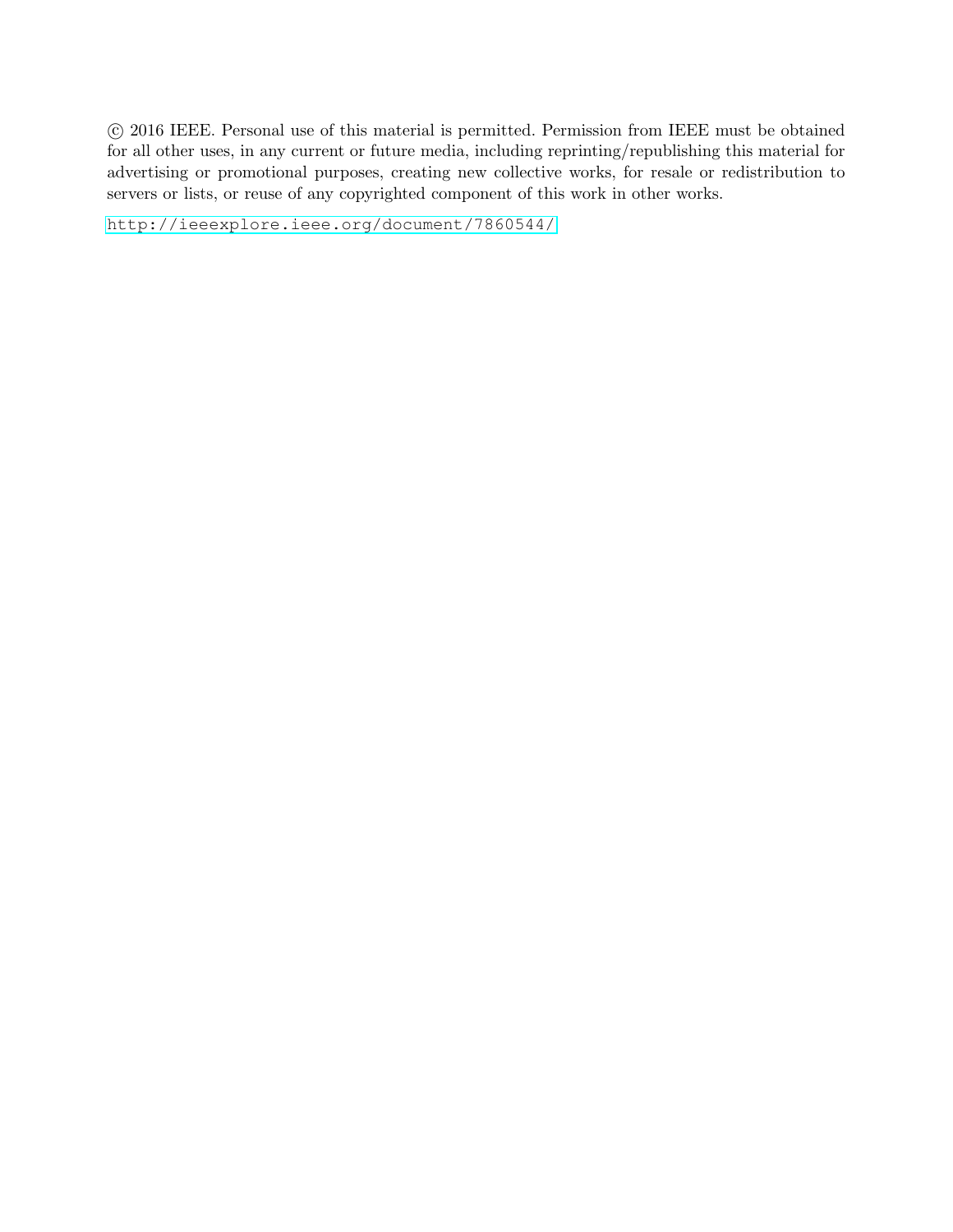# EncFS goes Multi-User: Adding Access Control to an Encrypted File System

Dominik Leibenger CISPA, Saarland University dominik.leibenger@uni-saarland.de

Jonas Fortmann University of Paderborn jonas.fortmann@web.de

Christoph Sorge CISPA, Saarland University christoph.sorge@uni-saarland.de

*Abstract*—Among the different existing cryptographic file systems, *EncFS* has a unique feature that makes it attractive for backup setups involving untrusted (cloud) storage. It is a filebased overlay file system in normal operation (i.e., it maintains a directory hierarchy by storing encrypted representations of files and folders in a specific source folder), but its *reverse mode* allows to reverse this process: Users can mount deterministic, encrypted views of their local, unencrypted files *on the fly*, allowing synchronization to untrusted storage using standard tools like *rsync* without having to store encrypted representations on the local hard drive.

So far, EncFS is a single-user solution: All files of a folder are encrypted using the same, static key; file access rights are passed through to the encrypted representation, but not otherwise considered. In this paper, we work out how multiuser support can be integrated into EncFS and its reverse mode in particular. We present an extension that a) stores individual files' owner/group information and permissions in a confidential and authenticated manner, and b) cryptographically enforces thereby specified read rights. For this, we introduce user-specific keys and an appropriate, automatic key management. Given a user's key and a complete encrypted source directory, the extension allows access to exactly those files the user is authorized for according to the corresponding owner/group/permissions information. Just like EncFS, our extension depends only on *symmetric* cryptographic primitives.

## I. INTRODUCTION

Usage of cloud storage for backup purposes either requires strong trust into the provider with respect to its confidentiality guarantees, or use of an appropriate end-to-end encryption layer. A solution often used in practice is EncFS [1], which also serves as basis for, e.g., the cloud security service BoxCryptor [2].

EncFS manages a folder hierarchy by mapping files and folders one-to-one to an encrypted folder hierarchy stored in a designated *source folder* of an existing file system. File/folder names and file contents are thereby encrypted symmetrically using a single secret key; metadata like timestamps, owner information and access rights are simply passed through to the *entities* (i.e., files and folders) stored in the source directory.

While confidentiality can also be achieved by volumebased solutions (e.g., Veracrypt [3] or dm-crypt [4]) or specialized backup tools (e.g., duplicity [5]), the mentioned approach has the advantage of being mostly transparent to the cloud storage as it works at the granularity of files as envisaged by typical cloud APIs. Arbitrary files can be read without touching other entities and write operations affect only single entities, which especially preserves the opportunity of creating efficient, server-side snapshots if supported by the provider.<sup>1</sup>

In contrast to other file-based encryption tools, EncFS has a unique feature: It allows to reverse its functionality as to generate a deterministic, encrypted view of an existing (unencrypted) folder on a local file system on the fly. The encrypted view can be synchronized to external, untrusted cloud storage using standard tools like rsync [6] without having to store a local copy and without requiring changes to the local file system. This so-called *reverse mode* might be used, e.g., to create backups of folders that are already otherwise encrypted—avoiding overhead due to two encryption layers in normal operation.

# *A. Scenario*

Exemplarily, EncFS reverse mode can be used in the following scenario that we focus on in this paper: Different members of a household (family members or people sharing a flat) or of a small company share a Linux server for managing individual data and exchanging data with one another. All data are stored in a shared folder; the standard Linux file system access rights are used to restrict access to specific entities. Both the server and its administrator (e.g., a designated member) are ultimately trusted, but the remaining members are not. To ensure that the data remains recoverable in case of a hard drive failure, the administrator has set up a nightly backup to some cloud storage shared by all members: Every night, an encrypted view on the shared folder is mounted using EncFS reverse mode<sup>2</sup> on the shared server, its content is synchronized to the cloud storage via rsync, a server-side snapshot is created, and EncFS is stopped afterwards.

EncFS has two important limitations in this scenario: First, since all members have access to the cloud storage, they might tamper with access rights of files stored there as to gain access to them on the (local) shared server after a recovery. Since access rights are stored in file system metadata, they might not even be present in the remote copy at all—depending on the file system and protocols used by the cloud provider. Second, in case of a failure of the shared server, data can only be recovered by the administrator as she is the only person in possession of the encryption key used by EncFS. This might be a problem, e.g., if she is on vacation. To circumvent this,

<sup>&</sup>lt;sup>1</sup>Although encryption causes some overhead since small changes to file contents typically change their complete ciphertexts.

<sup>2</sup>Normal operation would be possible as well by using a permanently mounted EncFS folder as shared folder and backing up its source folder.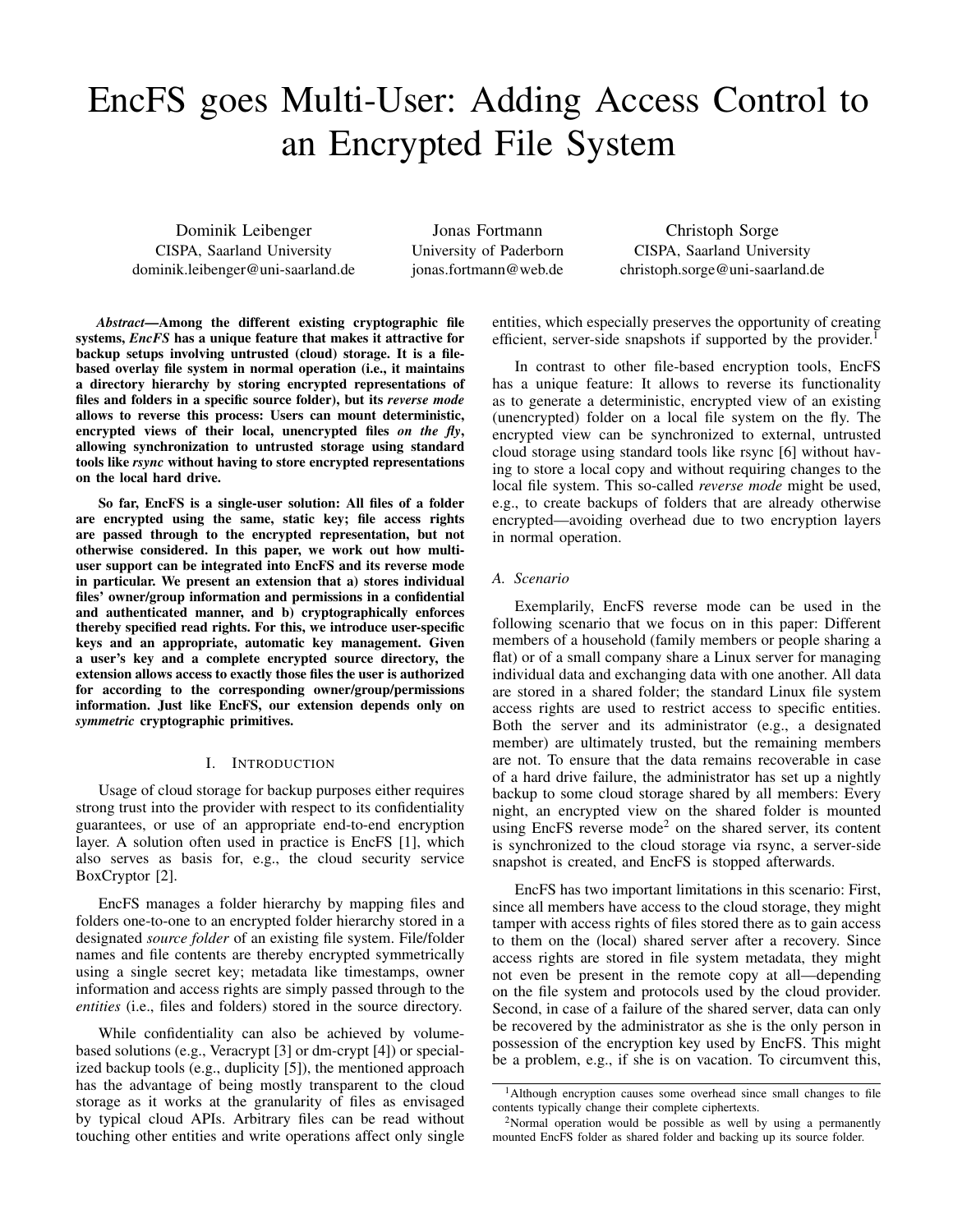the administrator could provide the respective key to other members, but this would counteract access controls set up on the server: Any member in possession of the key could decrypt any other user's files irrespective of whether she has been granted the required rights on the server.



Fig. 1. Scenario. Several users have access to a shared server, which is managed by a designated administrator. Both server and admin are ultimately trusted (light gray). The server stores encrypted backups created via EncFS on external untrusted storage (red) accessible to all users. Using their individual passwords, users shall be able to recover exactly those files they are authorized for directly from the remote storage using an arbitrary PC running EncFS.

#### *B. Goals and Contribution*

The contribution of this paper is to improve upon the state of the art of cloud storage security by introducing a solution for encrypted backups on untrusted cloud storage for multiple users that is *easy to set up* and *simple to administer*. For this, we build upon EncFS's unique reverse mode and show how to overcome the aforementioned limitations as to support the usage scenario illustrated in Figure 1: An administrator shall be able to back up shared folders using EncFS's reverse mode just like before, but users shall be able to recover files they have access rights for from these backups directly using their passwords.

To this end, we extend EncFS's reverse mode so that

- 1) ownership information and access rights for files can be stored and remain recoverable even if a storage provider lacks support for file system metadata,
- 2) users are able to recover files they have access rights for with respect to the previous scenario even if the secret key managed by the administrator is not available, and
- 3) required changes to EncFS's architecture and concepts and, thus, implementation costs—are small. In particular, we do not introduce dependencies to asymmetric cryptographic primitives (which might seem natural) as they are not necessarily required.

We introduce additional file- and user-specific keys and develop a hierarchical key management mapping file system access rights to keys in such a way that users are able to decrypt exactly those files they are authorized to read according to the file system's access rights. We further investigate security aspects of our extension and present a working prototype implementation that is based on a recent development version of EncFS.

## *C. Structure*

Section II explains basics on EncFS and Linux access rights and Section III describes our threat model. The concept is described in detail in Section IV; some words on our implementation follow in Section V. Security is evaluated in Section VI and related work is presented in Section VII; Section VIII concludes the paper.

#### II. BASICS

We present EncFS's architecture in an abstraction allowing to develop our extension and we summarize the traditional Linux file system access rights semantics so that we can derive a consistent mapping from access rights to a key hierarchy later on.

## *A. EncFS*

EncFS [1] is a FUSE[7]-based virtual file system developed by Valient Gough. As mentioned in Section I, it is an overlay file system that encrypts individual entities of a folder hierarchy. It uses a single, symmetric, global key—the *volume key*.

Execution of EncFS requires two folders to be provided: A *source folder* where encrypted representations of files and folders reside, and a *mountpoint* that allows access to the cleartext representation of the managed folder hierarchy. When EncFS is first started with a specific (empty) source folder, some initialization is required. The user may define different parameters affecting EncFS's operation, including choice of an encryption scheme and a password required to decrypt the source folder later on. For the actual encryption, a random volume key is generated. Together with the chosen parameters, it is stored encrypted (using a key derived from the user's password via PBKDF2 [8]) in a configuration file located in the source folder which is evaluated on subsequent starts.

While EncFS is running, de- and encryption are performed on the fly: When a folder is accessed, the names of its files and subfolders are decrypted; when file contents are read or written, they are transparently de- or encrypted, respectively. To be able to determine corresponding paths in the encrypted and decrypted views without requiring a designated database that stores this mapping, EncFS encrypts entity names using *deterministic encryption*. Given a cleartext path, EncFS computes its encrypted counterpart by deterministically encrypting each of its individual components.

EncFS provides a plethora of options that allow to adjust the trade-off between security and efficiency with respect to different operations. Ciphertexts of path components, e.g., can either be encrypted in isolation or depending on the respective parent path (which affects move operations), file contents can be encrypted either deterministically or using a—more secure—randomized scheme, etc. In principle, our concept is independent from a specific choice of these options, so we skip a detailed discussion and refer the interested reader to the EncFS documentation [9], [10] and to EncFS's recent security audit [11].

The *reverse mode* of EncFS is basically identical to its normal operation, but the direction of en- and decryption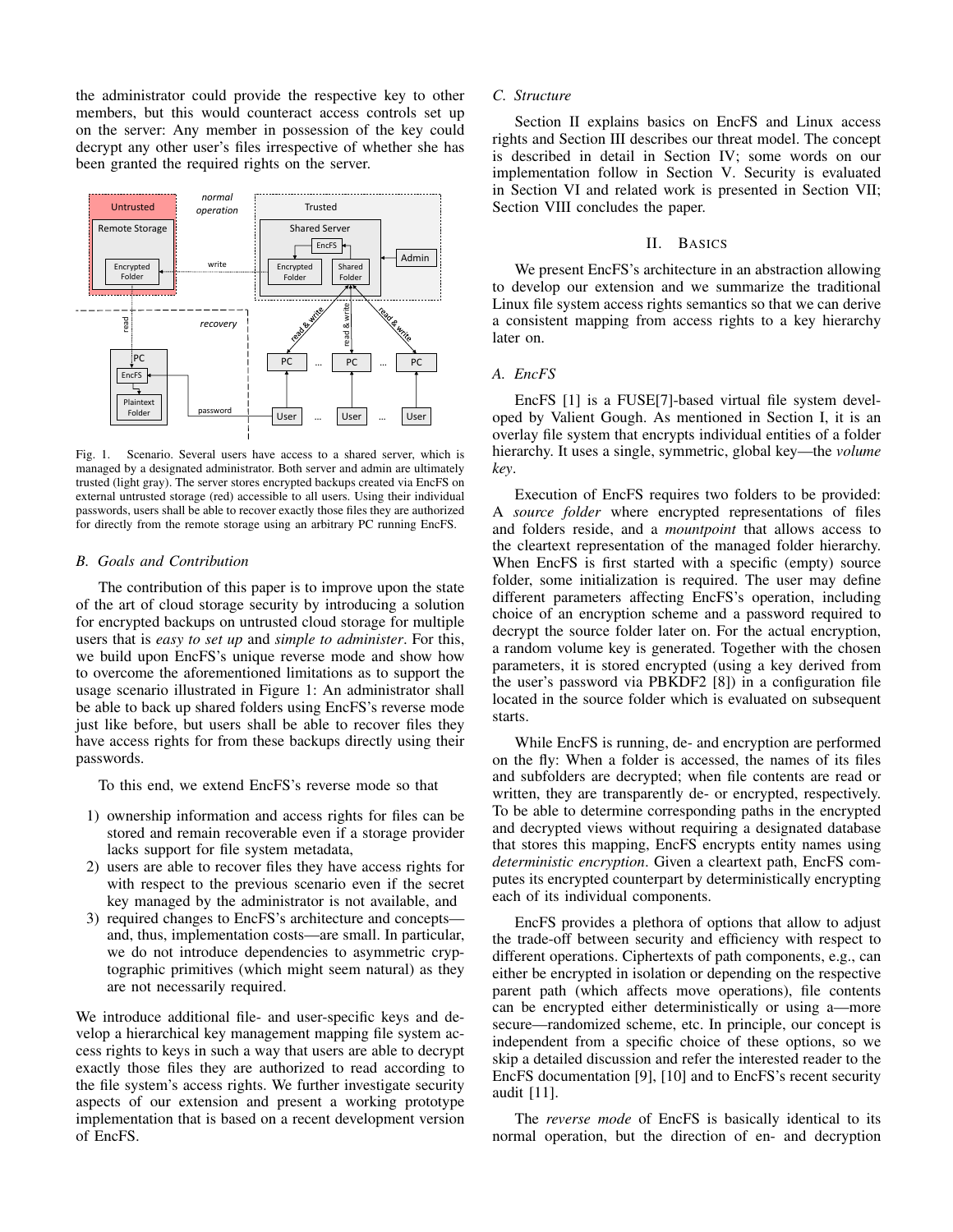is reversed. Here, a folder containing an unencrypted folder hierarchy is used as source folder and the encrypted view is provided at the mountpoint as illustrated in Figure 2. As already described in Section I-A, this encrypted view can be synchronized to some cloud storage provider and later mounted in *normal mode* to recover data. Again, a configuration file is generated on EncFS's first start and stored and only visible in the source folder.<sup>3</sup> There is one major difference from a security perspective, though: As encrypted views are created on the fly but have to be consistent across different invocations to be suitable for backups, deterministic encryption has to be used. Some security options are, thus, currently not available in reverse mode.

Note that these restrictions apply to our prototype implementation as we focus on reverse mode in this paper. They are not conceptional restrictions for our work, though: First, it is straightforward to extend our concept to EncFS's normal mode (although re-implementation of some features would be required which are provided for free by EncFS reverse mode). Second, some reverse mode restrictions could by eliminated with further implementation efforts (e.g., by introducing a persistent cache for IVs as to allow randomized encryption).



Fig. 2. EncFS reverse mode in backup scenario. The source folder is a folder on the shared server containing some unencrypted data. The mountpoint contains an encrypted version which can be copied to remote storage as a backup. To recover data, EncFS is started in normal mode on a user's system, using the copy of the encrypted view as source folder and providing the cleartext view at another mountpoint.

#### *B. Linux Access Rights*

Users under Linux are organized as follows: Each user is identified by a *uid* (user id) and can be in an arbitrary number of groups (each identified by *gid*, group id). Traditionally, access rights to files/folders are organized as follows: Each entity has exactly one owner and one group, identified by uid and gid, respectively. An entity's owner does not have to be in its group. Permissions can be specified with respect to three sets of users: The *owner*, *group*, and *others* (i.e., system users that are neither the owner nor in the respective group).

For each set, *read* (r), *write* (w) and *execute* (x) rights can be assigned. The precise semantics of the respective rights depends on the type of the entity they are assigned for (i.e., file or folder), as shown in Table I:

For files, read access allows to read their contents; write access allows modification of contents, but not reading of data written before. Execute access allows execution of binary (executable) file contents, even without permission to read the executed code.

For folders, read allows listing names of child entities. Write allows creation/deletion/renaming of entities, irrespective of permissions of the respective entities. Execute allows to open the folder and is required to access any of its children. A user with execute but no read right can thus access children as long as she knows their names; a user with read but no execute right may see the children's names, but cannot access any of them.

An important aspect of the distinction between owner, group and others rights is that these sets of users are considered non-overlapping. Effective rights are defined by the first matching set of users: If, e.g., rights to a file are exclusively granted to a group, the file owner cannot exercise them even if she is a member of that group. Rights only granted to *others* apply to everyone but the owner and members of the file's group.

| Right                                                       | File                | Folder                                |  |  |  |  |
|-------------------------------------------------------------|---------------------|---------------------------------------|--|--|--|--|
| Read                                                        | Read file content   | List names of files and subfolders    |  |  |  |  |
| Write                                                       | Modify content      | Create/delete/modify files/subfolders |  |  |  |  |
| Execute                                                     | Execute binary file | Open folder and access child entities |  |  |  |  |
| A GODGO DIGUES ON LINUX DASED FU E SYSTEMS<br><b>TADIEI</b> |                     |                                       |  |  |  |  |

TABLE I. ACCESS RIGHTS ON LINUX-BASED FILE SYSTEMS

In addition to the described access control model, many file systems support access control lists (ACLs) that allow for more fine-grained access rights. They are, however, less commonly used than the traditional rights that we focus on in this paper.

#### III. THREAT MODEL

The foundation of our work is the scenario described in Section I-A. We distinguish three parties: The local server administrator (including the server), other local users of the server (including their devices having access to the server), and an external cloud storage provider that is accessible by all local users and used for backing up data from the local server. While read access to the cloud storage is sufficient for local users in our scenario (since all backups are uploaded by the local server), we consider a stronger security model where all users have write access to the cloud storage as well.

We require the admin to be benign, i.e., we assume that she sets up access control on the local server in a correct and effective way. She is completely trusted by all users. The remaining users are considered potentially malicious, i.e., they are attackers who try to get access to data of other users they are not authorized for, either via passive attacks or actively, e.g., by trying to tamper with access rights in an outsourced backup. They are interested in entity names and file contents. With respect to a flat share, this would correspond to a scenario where only a single user the administrator—is IT-savvy and trusted to keep her system

 $3$ If using reverse mode, the admin thus has to remember also backing up the configuration file when synchronizing the encrypted view to remote storage. This file, however, only has to be backed up once and is preferably stored at a separate, secure location as offline brute force attacks on a user's password are possible given that file (data is encrypted using a password-derived key).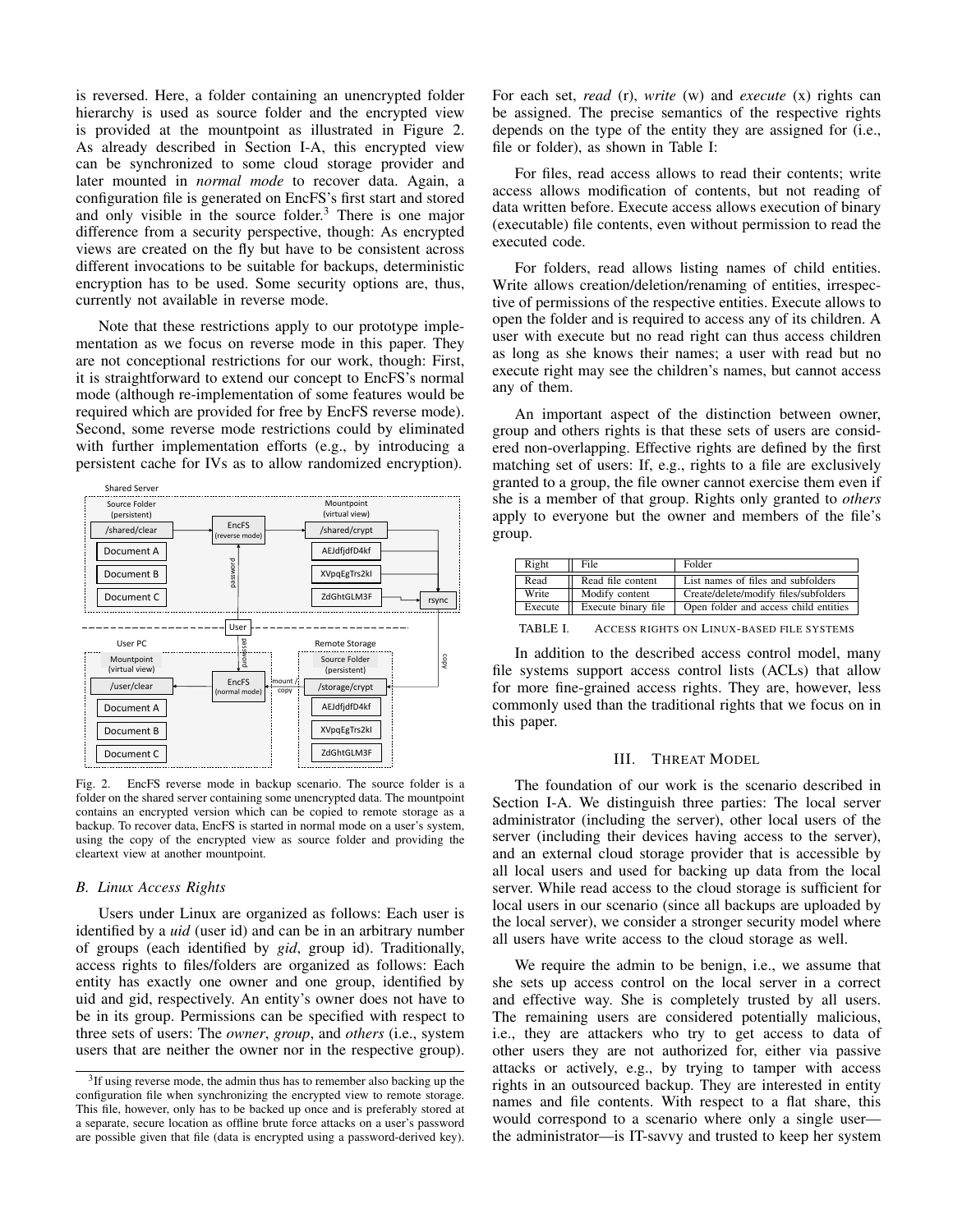

Fig. 3. Multi-user EncFS overview. The admin starts an EncFS process on the shared server which creates the required keys, takes care of key management and encrypts all entities in the source folder with the file keys. Users can set user-specific passwords using *encfsctl*, yielding user config files and key lists.

secure, while the remaining users have good intentions but might be working on potentially infected systems due to lack of IT expertise.

The cloud provider is considered honest but curious, i.e., it is assumed that it stores data correctly (as it has a financial incentive in doing so) but tries to gain information about stored data (file contents and file/folder names).

To be able to prove our work's security, we assume the deterministic encryption scheme used by EncFS's reverse mode is DAE-secure (see [12]) and that the HMAC scheme [13] used for symmetric authentication produces unforgeable MACs.<sup>4</sup>

#### IV. CONCEPT

Now we present the concept of our multi-user extension. First, an overview of the overall concept is given; afterwards, the main components—key management and metadata management (encryption / authentication of access rights)—are presented in detail before concluding with some specifics on our extension's usage for creation of backups and later recovery.

#### *A. Overview*

In plain EncFS, every volume—i.e., every instance consisting of source folder and mountpoint—has a global volume key used to encrypt every single file. Encrypted with a key derived from a password specified by the volume's admin, the volume key is stored in a configuration file. The configuration file is supposed to be stored separately from the actual backup data as to prevent an untrusted cloud storage provider, e.g., from performing brute-force attacks on the volume admin's password. Metadata like ownership information, access rights and timestamps are not specifically considered but passed through to the source folder's entities.

The core concept of our extension is illustrated in Figure 3 and explained in more detail below. Every entity gets an individual key, the *file key*<sup>5</sup> , which is used to encrypt its name and content and chosen at random when first required. For directories, the key is further used to encrypt two administrative data structures which are serialized to files residing in the encrypted representations of the respective directories: The *metadata list* stores owner, group and specified permissions for a directory's child entities, each symmetrically encrypted and authenticated using the file key of the respective entity as to decouple these metadata from the capabilities of the source file system or used external storage. The *folder key list* contains the file keys of all child entities, each encrypted using a single *uid key* which is generated randomly and made available to the administrator.

Then, further keys are introduced to enable limited access for specific other users: For each user, we introduce a *uid key* that is associated to her uid; for each group, we create a corresponding *gid key* associated to its gid, and we generate an *everyone key*<sup>6</sup> that represents all users of a system at a certain point of time. Each key is generated randomly on its first use and made available to users with respect to their uids and group memberships and to the admin. According to the owner and group information and permissions of respective files, we then create copies of their file key items in the folder key list and encrypt them with respective uid, gid and/or everyone keys instead of the admin's uid key as to allow their decryption to all authorized users (including the admin as she has access to all uid/gid keys and everyone key). Since there is no folder key list that could contain the file key of the root folder, the everyone key is used for the root folder instead, making sure that all users can access the volume root.

Similar to the configuration file containing the encrypted volume key of the admin, each user who wants to be able to

<sup>&</sup>lt;sup>4</sup>This is not the case in practice since EncFS insecurely uses AES-CBC for deterministic encryption. This issue is out of scope of this paper, though, and could be resolved easily, e.g., by using SIV-mode [12] encryption instead.

<sup>5</sup>For simplicity, we refer to a key corresponding to a folder as *file* key, too.

 $6$ We chose this name to emphasize that there is no 1:1 relationship between the *everyone* key (which is distributed to all users) and the *others* group (which encapsulates only users that neither match an entity's owner nor group).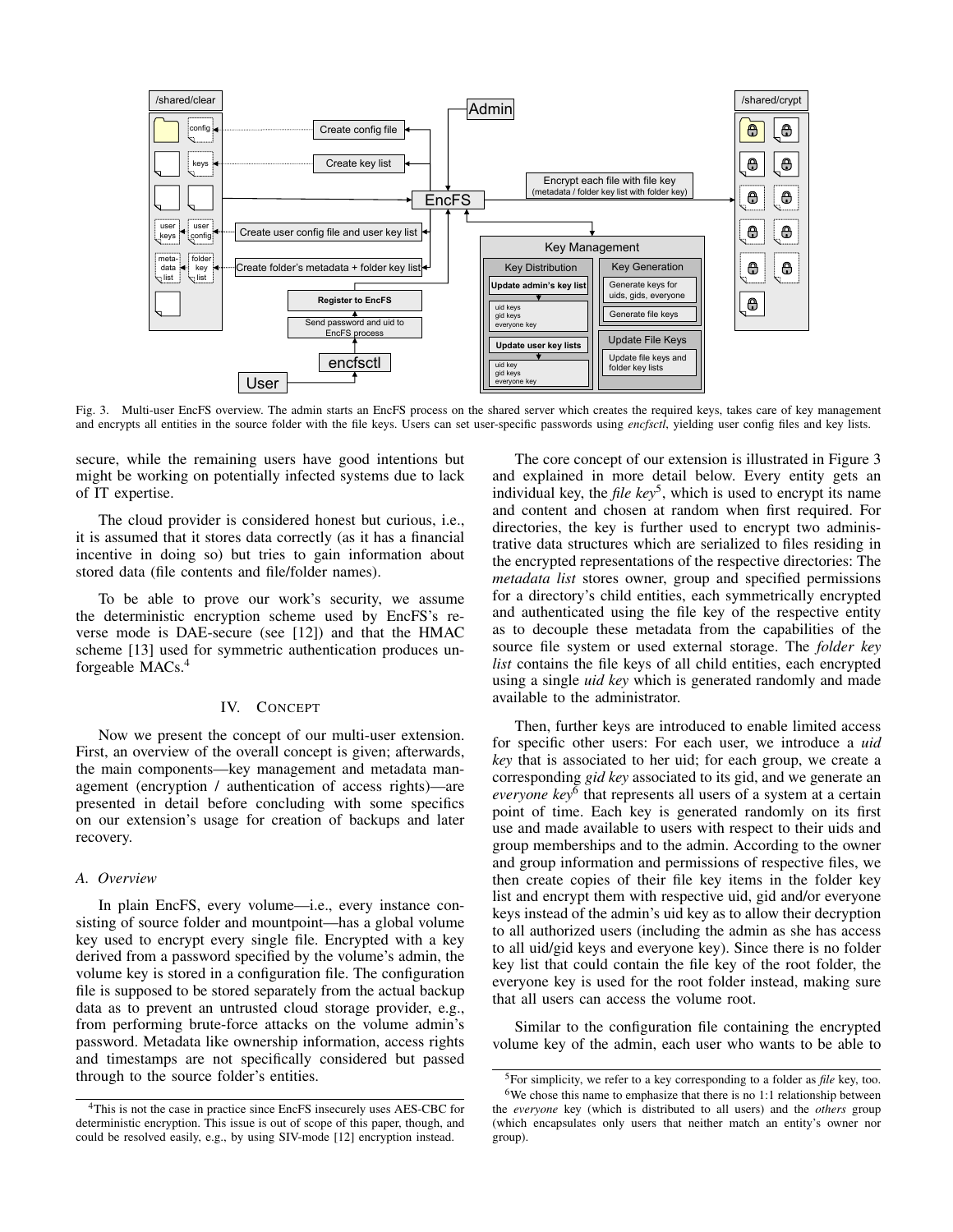access her files independently from the admin has to generate an individual configuration file containing a randomly chosen *user volume key* encrypted with a key derived from her password. User volume keys are used to distribute uid, gid and everyone keys: For each user, a list containing her uid key, the everyone key and all gid keys of groups she is in are stored in a key list file. The file is encrypted with her user volume key<sup>7</sup> and located in the volume's encrypted root folder so that it is included in external backups.

Note that our extension preserves EncFS's concept of separating password-derived keys from actual backup data: Password-derived keys are used only in user-specific configuration files which have to be backed up *once* at a secure location. Only the key graph consisting solely of *randomlygenerated* keys is stored as part of the backup data as it might change frequently.

#### *B. Key Management*

According to the traditional Linux file system access rights (see Section II-B), a user is allowed to read an entity's content (file content or names of a folder's children) iff the following two conditions hold: a) She has the execute right for the entity's parent folder, and b) she has read permission for the entity itself. To be able to access the entity, the user further has to know its precise name or she must have a read right for the parent folder allowing her to list its children's names.

Considering the backup scenario described in Section I-A, there is no functional requirement for leaking names of entities to users who are not authorized to access them. Users would only suffer from decreased confidentiality with respect to their own files. For this reason, we continue EncFS's strategy of encrypting file contents and metadata (i.e., the file's name) using the same key, i.e., we reveal plaintext names only to users that are also authorized to access the respective entity. If a user only has execute permission for a directory and a read right for a file in that directory, however, this concept would reveal the file's name to the user although she is not authorized to see it in the local file system. As this would be in conflict with our threat model (see Section III) since it reveals information to users for which they are not authorized, we restrict access to folders to users having both execute and read permission. Note that this decision imposes a limitation on recovery as in principle, it might prevent users from recovering some file contents they had access to. This, however, is only true for contents of files that are *invisible* to the respective user (as they reside in folders the user is *not authorized* to read). We argue that in the considered scenario, such situations are more likely to occur due to configuration errors than being actually intended, so we opted for the much simpler (thus, cleaner) concept that ensures that files hidden from users cannot be decrypted with additional knowledge like path names under any circumstances. In the rare case that such rights are actually intended, the respective files can still be restored by the server administrator, though.

Based on these considerations, we distribute file keys as follows to users having access to their corresponding entity's parent folder: The file key for an entity accessible only to its owner (i.e., the owner has *read* permission in case of a file or *read* and *execute* in case of a directory) is encrypted with the owner's *uid key*; for entities accessible to owner and group, copies of their file keys are encrypted with the *uid key* and *gid key*<sup>8</sup> , respectively. For entities accessible by everyone, the *everyone key* is used; for entities accessible only by root, the admin's *volume key* is used. In the remaining special cases (see Section II-B), we determine the list of users that are effectively authorized and encrypt the file key with each of their *uid keys*, respectively. The detailed mapping of rights to keys used to construct *folder key lists* is given in Table II. To prevent users from determining file keys of entities without access to parents, each folder key list is encrypted using its folder's file key. An overview of this hierarchic key management concept is given in Figure 4.

|        | File permissions (Folder permissions) |                                                     |                                 |              |                                                 |                                                |                                                     |               |  |
|--------|---------------------------------------|-----------------------------------------------------|---------------------------------|--------------|-------------------------------------------------|------------------------------------------------|-----------------------------------------------------|---------------|--|
| Owner  | (rx)                                  | (rx)<br>r                                           | (rx)<br>r                       | r(rx)        | $(-)$                                           | $(-)$                                          | $(-$                                                | $(-1)$        |  |
| Group  | (rx)                                  | r(rx)                                               |                                 | $1 - 1$      | r(rx)                                           | r(rx)                                          | $(-$                                                | $(-1)$        |  |
| Others | r(rx)                                 | $(-)$<br>-                                          | (rx)                            | $(-)$<br>۰   | r(rx)                                           | $(-)$                                          | r(rx)                                               | $(-1)$        |  |
| Keys   | every-<br>one                         | owner<br>(if<br>uid<br>owner<br>∉<br>group),<br>gid | uid<br>Α<br>users<br>∉<br>group | owner<br>uid | uid<br>Α<br>users<br>∈<br>system<br>$\{owner\}$ | uid<br>Α<br>$\in$<br>users<br>group<br>owner } | uid<br>Α<br>∉<br>users<br>group $\cup$<br>$owner\}$ | $VO-$<br>lume |  |

TABLE II. MAPPING OF TRADITIONAL FILE SYSTEM ACCESS RIGHTS TO KEYS



Fig. 4. Example of key management in multi-user EncFS where users 1, 2, 3 are in groups A, B, C, respectively. The root directory contains a folder key list encrypted with the everyone key so that every user can decrypt it. The list contains keys needed for files/folders in the root folder, each encrypted using appropriate uid/gid keys or everyone key w.r.t. the entity's access rights. Every subfolder contains a separate folder key list containing the keys for its child entities. The key list is encrypted with the file key of the folder; its keys are encrypted w.r.t. the rights of the respective entities.

Whenever rights change, key management has to ensure that affected file keys are changed and re-distributed accordingly. Our extension detects such changes by comparing the rights set on the local file system with its internal data structures (i.e., metadata and folder key lists) on each access of an entity. A change is handled as follows: If rights of an entity change, the scope of the change is limited to the respective entity. The extension determines whether there are any users that *lose* access to the entity. If so, a new random file key is generated for the entity and distributed to authorized users using its parent folder's folder key list as described above. In case of a folder, all children's file keys are recursively renewed as well. If the set of authorized users grows due to the change, the file key remains unchanged and only the folder key list is updated.

<sup>7</sup>Note that the *global volume key* is the admin's *user volume key*.

<sup>&</sup>lt;sup>8</sup>If the owner is in the entity's group anyway, only the gid key is used.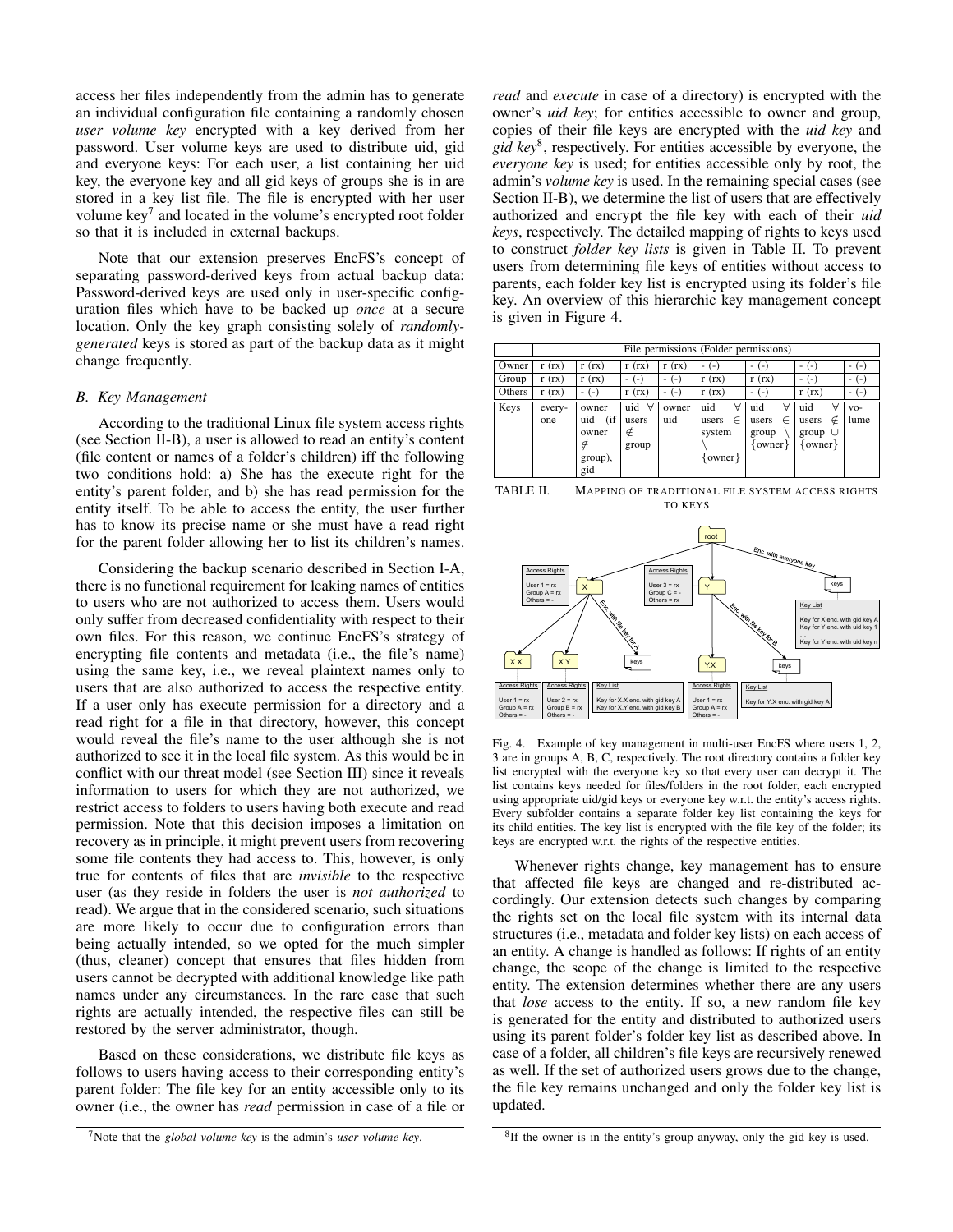If a user's group memberships change, the affected gid keys are renewed. As the change is not necessarily limited to certain subtrees of the EncFS volume, the whole volume is scanned recursively and the effective rights of each individual entity are compared against the internal data structures. For any affected entity, key renewal and distribution is performed as described before. Added/removed users are handled similarly.

Note that with regard to computation costs, access right changes are relatively cheap due to the nature of EncFS's unique reverse mode we focus on: Even if the whole volume has to be scanned and many keys have to be renewed as described before, this operation affects *only metadata*, i.e., the folder key list files. The reason is that the actual encryption is performed lazily as soon as a folder or file in the mountpoint is accessed. In fact, encryption is always performed on the fly and ciphertexts of file contents are not stored at all, so costs to access a file content are identical irrespective of whether its key has changed since a previous access. Moreover, for access right changes of files/folders within the source folder of an EncFS folder (in contrast to changes to the system's user/group database), even metadata changes (i.e., changes to folder key lists) are computed lazily on access of respective directories. We emphasize that this laziness does not have security implications since all changes are applied as soon as the respective parts of the encrypted volume are accessed (which is trivial considering that the encrypted volume is generated on the fly). After a backup tool has traversed the encrypted volume for synchronization to remote storage, for instance, the external backup includes all lazy changes.

## *C. Metadata Management*

Metadata management is simple. We have a *metadata list* file for each folder that stores metadata for its children: Every line contains the name, owner (uid), group (gid) and permissions of a child entity and is encrypted and authenticated symmetrically with the entity's file key to ensure that it can only be read/modified by users who are at least readauthorized. EncFS's filename encryption function is used for that as it guarantees confidentiality and authenticity.

To ensure that access to metadata of a folder's children requires access to the folder itself, metadata files (i.e., lists of encrypted items) are encrypted with their folders' file keys.

# *D. Recovery*

The presented solution allows users to recover any files they had access to from a *shared folder* given a backup created with EncFS reverse mode, provided that they have created a user volume key and backed up the corresponding user-specific configuration file before. Recovery is performed as follows: A user starts EncFS in normal mode, using the encrypted backup (e.g., the cloud storage) as source folder and specifying her configuration file including her password. EncFS uses the user's volume key to decrypt her key list, yielding her uid key, everyone key and all gid keys of groups she is in; the everyone key allows decryption of the root folder's folder key list.

Whenever a folder is accessed, EncFS extracts the file keys of all entities the user has access to. For this, it tries to decrypt all items of the folder key list with the everyone key, the uid key and all known gid keys one after another, and uses the decrypted file keys to decrypt their corresponding items from the metadata list. All entities whose file keys and metadata have been successfully decrypted are displayed to the user; remaining entities are assumed to be non-accessible due to lack of access rights and therefore hidden. This corresponds to the default behaviour of EncFS, which hides entities whose names could not be decrypted using the global volume key.

## *E. Consistency Considerations*

To achieve strong availability guarantees when backing up data to external storage using our extension, the admin has to consider a few details that do not apply to plain EncFS.

1) Permission changes that cause users to lose rights might result in renewal of *many* file keys. While file keys should be accessible using the user-specific keys at any time, storage of key lists required to access file keys is spread over different files. Without further preparations, interruption of a file-wise synchronization of an encrypted EncFS folder to external storage could thus leave a corrupted backup. If a cloud provider supports snapshots, we recommend to create a snapshot before any synchronization to ensure that a consistent state is available. Otherwise, susceptibility to errors can be reduced by synchronizing new files before changes and deletions. Since an updated file key of an entity implies a new name for its encrypted representation, this strategy ensures that all entities have already been backed up when key lists are overwritten.

2) In contrast to plain EncFS, encrypted representations of our extension's volumes contain uids, gids and permissions of all files and folders. This allows users to recover their own data using their user-specific keys. The additionally stored data, however, might not be sufficient for a successful recovery of the shared folder when performed by the admin after data loss. As only uids/gids but no user/group names are included, the administrator might need to also back up the server's mapping between uids/gids and user/group names, respectively. This could be achieved easily by including the files /etc/passwd and /etc/group in the encrypted backup.

## V. IMPLEMENTATION

We prototypically implemented the concept into the reverse mode of EncFS. We based it upon its dev branch [14] as it already contains incompatible changes to its stable version. Further, we consider the security issues uncovered in [11] more likely to be fixed in upcoming non-compatible releases than in the stable version.

Figure 5 gives an overview of the EncFS architecture: The left side shows the original architecture; the right side shows the components that have been introduced or changed as part of our extension.

The most important components we introduced are the *KeyManager* and *MetadataIO*. The former manages (i.e., generates and changes) the newly introduced file-specific keys and distributes it to authorized users; the latter manages metadata of entities in an encrypted and authenticated manner.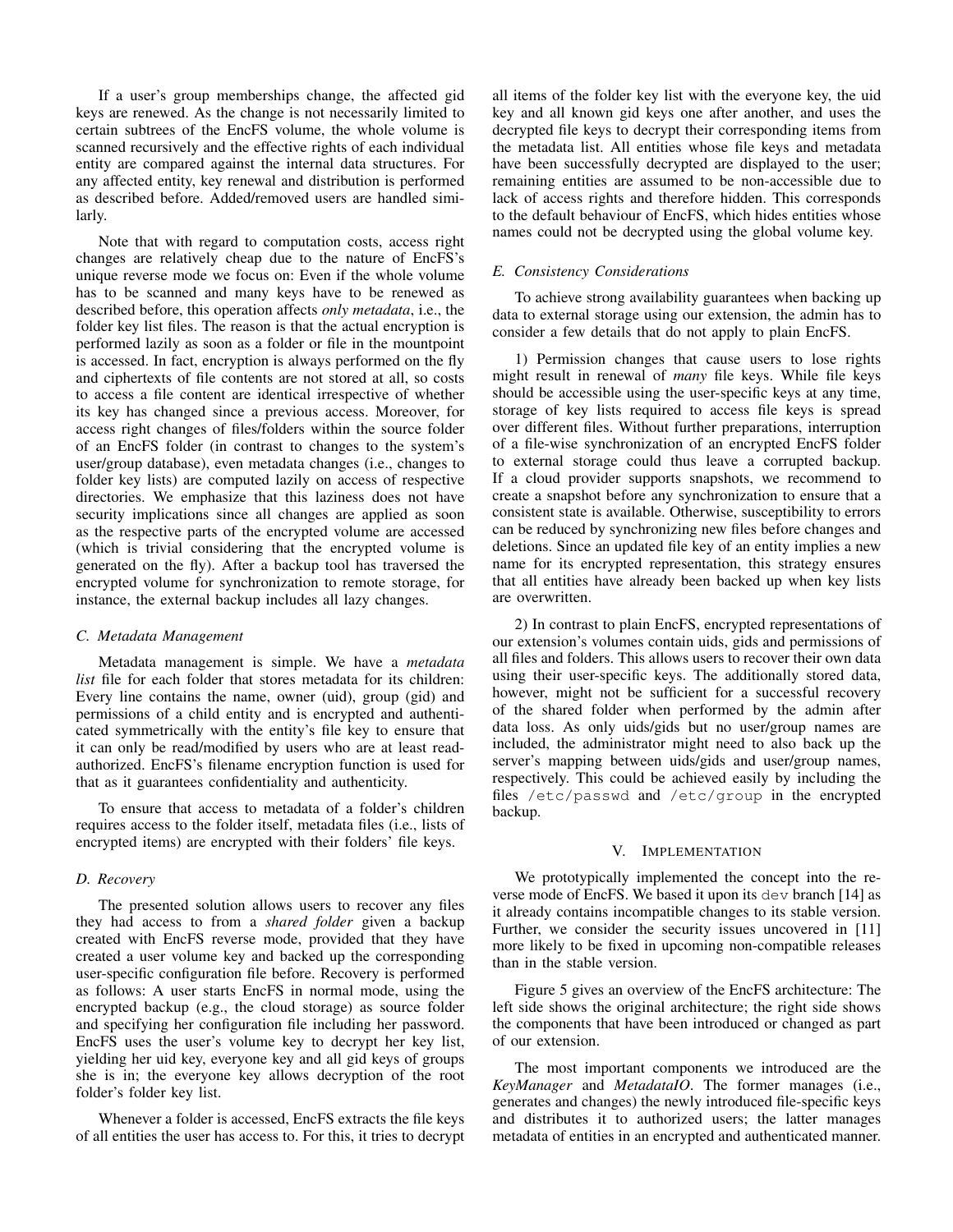

Fig. 5. Extended EncFS, based on EncFS's architecture as illustrated in [15]

MetadataIO replaces EncFS's concept of passing access rights through to the respective entities in a volume's encrypted representation. Instead, entities in the encrypted representation are created with minimum rights and owner/group set to root. This hides information about access rights from curious cloud storage providers and prevents other members from tampering with access rights as described in Section I-A.

The administrative tool *encfsctl* has been extended so that users can generate user-specific keys for a mounted EncFS volume, allowing decryption only of files they have access to.

In order to react to implicit access right changes caused by changed users or group memberships, our extension evaluates /etc/group and /etc/passwd on each start of EncFS and updates user- and group-specific keys accordingly if needed. If users lose access to specific files due to such changes, the corresponding file-specific keys are renewed as soon as they are accessed for the first time. To also detect such changes while EncFS is running, we made EncFS listen to and react to updates of these files using *inotify* [16].

Usage of our EncFS extension is only little different from that of standard EncFS: When initializing a new volume, the user can specify the --multi argument to enable the extension. A flag is written to the generated configuration file to ensure that the extension is used during each subsequent mount of the volume irrespective of whether the argument is explicitly provided. On initialization, the extension initializes a folder key list for the root folder and a key list file for the admin user as described in Section IV-A. Together with a third file used for detection of metadata changes, both files are stored as hidden files accessible only to root in the (cleartext) source folder. After initialization, the files contain only the data that are necessary to access the root folder. Folder key lists of subfolders and further uid/gid keys necessary for key distribution are created lazily as soon as the respective folders in the mountpoint are actually accessed (e.g., when the folder hierarchy is traversed by a backup tool). At this point, the only benefit of our extension lies in its ability to encrypt and authenticate metadata, but there is no difference to standard EncFS from a usage perspective: Using the same commands as in standard EncFS, the administrator can unmount/mount the EncFS volume at will using her password and her configuration file and recover any files from a backup created using reverse mode by mounting it in normal mode.

To benefit from the introduced multi-user capabilities, users have to generate individual configuration files. For this, they have to log in once on a terminal and run the command encfsctl multisetuserpw while the EncFS volume is mounted, i.e., the EncFS process is running. This triggers creation of a random user volume key for the user invoking the command within the context of the EncFS process, and forces creation of a user-specific configuration file containing that key (protected by a password specified by the user) as described in Section IV-A. The user-specific key list containing the user's uid/gid keys and everyone key—encrypted with the user volume key—is further created in the (cleartext) source folder of the EncFS volume and made available in the encrypted representation. By providing the --multidecode <uid> flag, the user can later force usage of that key list when mounting the encrypted EncFS volume using her userspecific configuration file, yielding exactly those files she is authorized to access.

#### VI. SECURITY ANALYSIS

Depending on its choice of parameters and its usage scenario, EncFS itself suffers from some security deficiencies as shown in an audit [11]. These issues surely affect the security of our extension, but they are not specific to it and can be resolved in isolation. For this security analysis, we assume that our extension is based on an EncFS version in which these deficiencies have already been fixed (as described in Section III).

The analysis is structured as follows: First we show that key distribution is consistent to the semantics of traditional Linux file system access rights, i.e., that users receive an entity's file key iff they are allowed to access the entity according to the file system's access rights. Then we show that file contents and names are only accessible by users in possession of the corresponding file key. Afterwards, we show that changed rights are handled correctly: We prove that neither implicit nor explicit changes result in situations in which a user who lost rights is still able to determine an entity's file key, and we show that even active attackers trying to tamper with rights will fail to determine file keys they are not authorized for.

*1) Linux Access Rights and Key Distribution:* Assume a user is able to determine a file key of an entity she is not authorized to access given her access to the full encrypted EncFS volume (e.g., a backup stored at the remote storage). File keys have length  $\geq 128$  bits and are chosen at random by the (benign) server, so trivial attacks (brute force, malicious system) are ruled out. As the only place a file key is stored is in the folder key list of its entity's parent folder, the user must have decrypted the corresponding item to determine it. For this, she must have known one of the keys used for the file key's encryption as in Table II and also the file key of the entity's parent folder as the folder key list is encrypted using that key. Recursively, she must have known a key used for file key encryption (Table II) for *each* path element of the respective entity. As shown in Section IV-B, this is the case iff she is allowed to access every path element (and, thus, the entity itself) according to the file system's access rights model, which contradicts the assumption that the user is not authorized to access the entity.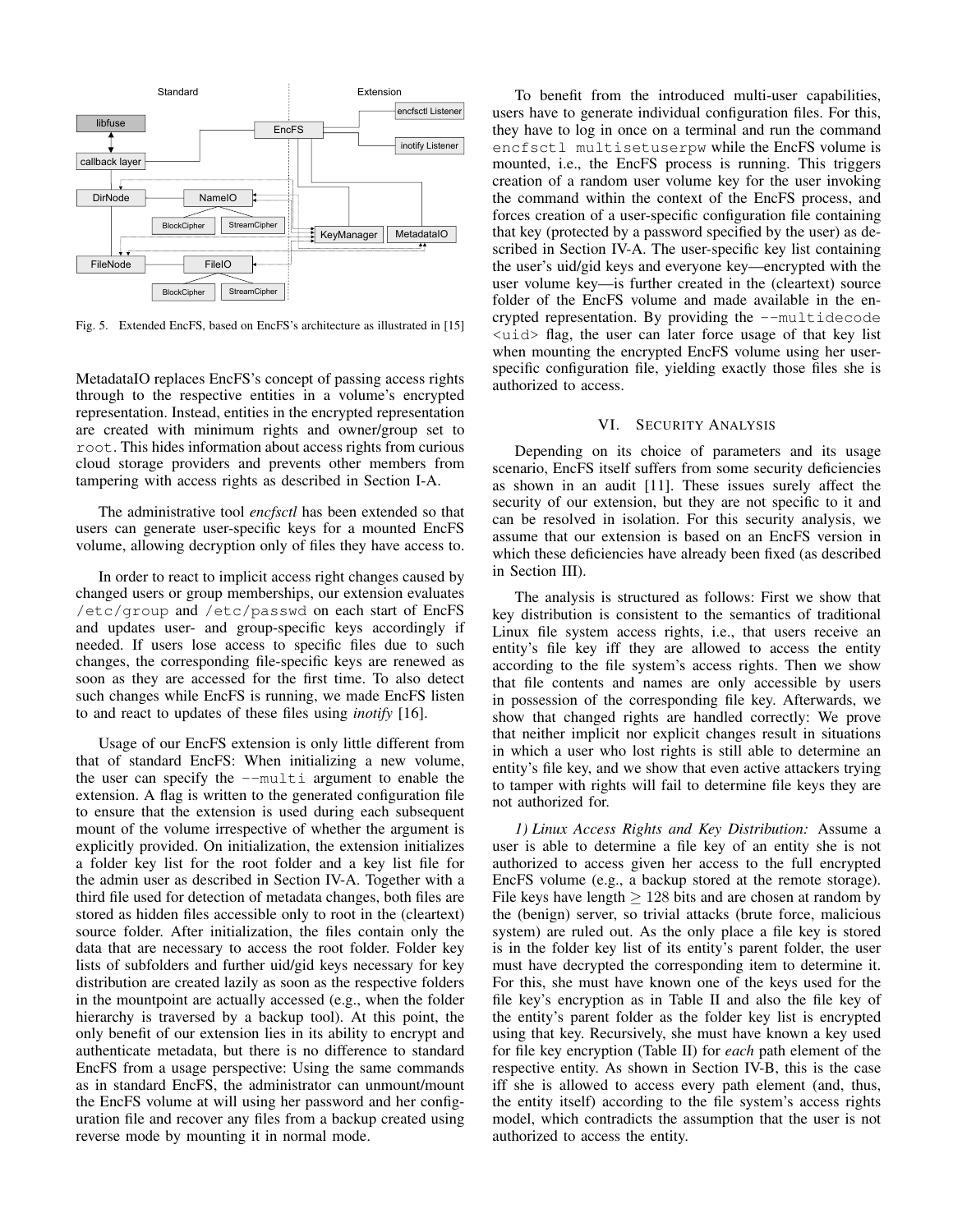*2) Confidentiality of File Contents and Names:* File contents and names are exclusively stored encrypted with the respective entity's file key. Given security of the encryption scheme, confidentiality follows directly from file keys being only known to users authorized to read their respective entities.

*3) Handling of Access Right Changes:* Given correctness of key distribution as proven above, a user cannot determine any file key corresponding to an entity she is not authorized to read if having access only to a specific state of the EncFS volume's encrypted representation. If rights change and a user has access to different states (i.e., from before and after the change), however, she might be able to still read entities she lost access to if key renewal was handled incorrectly. Assume this is the case, i.e., that any change results in a situation in which a user does not have a read right to an entity anymore but is still able to decrypt it. This can only be the case if either the file key of the entity itself or a set of keys that allow its decryption remained unchanged across the access right change.

This is prevented as described in Section IV-B: Whenever a right changes explicitly (entity permission change) or implicitly (changed users/groups), we determine the effective set of read-authorized users of all entities that could be affected and renew their file keys accordingly. The same applies to uid/gid/everyone keys. Renewal of all file keys whose decryption depends on a specific key whenever the respective key (i.e., a parent folder's file key or a uid/gid/everyone key) is changed ensures that the set of users gaining knowledge of a specific file key can only grow with changes. This excludes prior states from being usable for access right escalation.

*4) Authenticity of Access Rights:* Access rights of entities are stored in *metadata list* files; each item is symmetrically authenticated using the respective entity's file key. This does not prevent read-authorized users from changing rights in the encrypted representation of a volume, but it prevents users without read permission from gaining access to entities: Since those users do not know the entities' file keys and the used authentication scheme is assumed to have unforgeable MACs (see Section III), they can only compute a correct MAC if they also change the respective file key. Changing that key would clearly prevent access to the entity's name and content. Since every entity gets its own, random file key, they cannot copy metadata items from other files, either. They could only replay old metadata items of the same file that are authenticated using the same file key. This attack, however, could not broaden access rights: If the set of users having access to an entity was larger in a prior state, the file key would have changed with the access right change as described before.

# VII. RELATED WORK

In 2014, results of a security audit of EncFS 1.7.4 have been published by Taylor Hornby. [11] It uncovered weaknesses that render it insecure especially in situations in which an attacker has access to several states of a volume—as it is the case in the scenario considered in the paper at hand (see Section I-A). These weaknesses, however, can be fixed relatively easily if compatibility to prior versions is not required. While these fixes are out of scope of our work, we see no obstacles in distributing the extension along with the fixes in the future, given that either of them introduces incompatible modifications anyway. Besides the audit, there is no academic literature dealing with security aspects of EncFS in particular to the best of our knowledge. Work on other cryptographic file systems, however, deals with questions similar to ours: SiRiUS [17] is an overlay file system that encrypts files with individual *file encryption key*s (FEKs) like we do. Keys are distributed to authorized users using metadata files containing FEKs encrypted with user-specific keys, which is similar to our *folder key list* concept. SiRiUS uses asymmetric encryption for key distribution and stores one copy of each file key for each authorized user. Our solution, in contrast, depends only on symmetric schemes and collects users into larger groups as to decrease key distribution efforts. Plutus [18] also aims at low key distribution costs in presence of file-specific keys. Instead of collecting users into groups with shared keys, the authors collect files with similar rights into *filegroups* sharing a key. Using a filegroup's key, users can decrypt a *lockbox* that stores the actual file-specific keys. The authors also introduce *key rotation*, i.e., they compute successor keys after right changes in a way that prior keys remain computable, which allows to postpone re-encryption of files after file key changes, e.g., to the next change of their contents. Security issues of key rotation have later been fixed by *key regression*. [19] Tahoe-LAFS [20], a secure multi-user file system, depends on file-specific keys, too, but has a completely different key distribution concept: Keys are wrapped into *capabilities* that are shared directly with users to grant the respective rights. To ease key distribution for many files, their capabilities are included in folder representations, resulting in semantics different from our system: In Tahoe-LAFS, read access to a folder implies read access to all children.

The concept of encrypting (file) keys using other keys that are made accessible to a group of users as to delegate access rights, which is shared by most of the works mentioned above, is used even more extensively by Grolimund et al. [21]: The authors formalize encryption of a key b using  $a$  as a *cryptographic link*  $a \rightarrow b$  and present a tree-based key distribution data structure, *Cryptree*. As to minimize the number of keys that need to be distributed when granting specific combinations of access rights, they introduce a number of different keys for entities with corresponding links across them. Again, access right semantics are different from ours: Read permission for a file, e.g., implies access to all parent folders in their system.

Our solution makes extensive use of cryptographic links, though: Folder key lists essentially build an alternative cryptographic tree tailored to Linux's file system access rights model. Links are thereby realized using EncFS's filename encryption function, which is deterministic but considered insecure as worked out in [11]. Secure alternatives for this so-called *key-wrap problem* are presented by Rogaway and Shrimpton [12].

Key assignment schemes in general are discussed by Crampton et al. [22]: The authors present a framework for key assignment in hierarchical access control that embraces a wide range of schemes commonly used in other literature and discuss the respective schemes' security aspects. Note that there is a plethora of more recent work on key distribution in